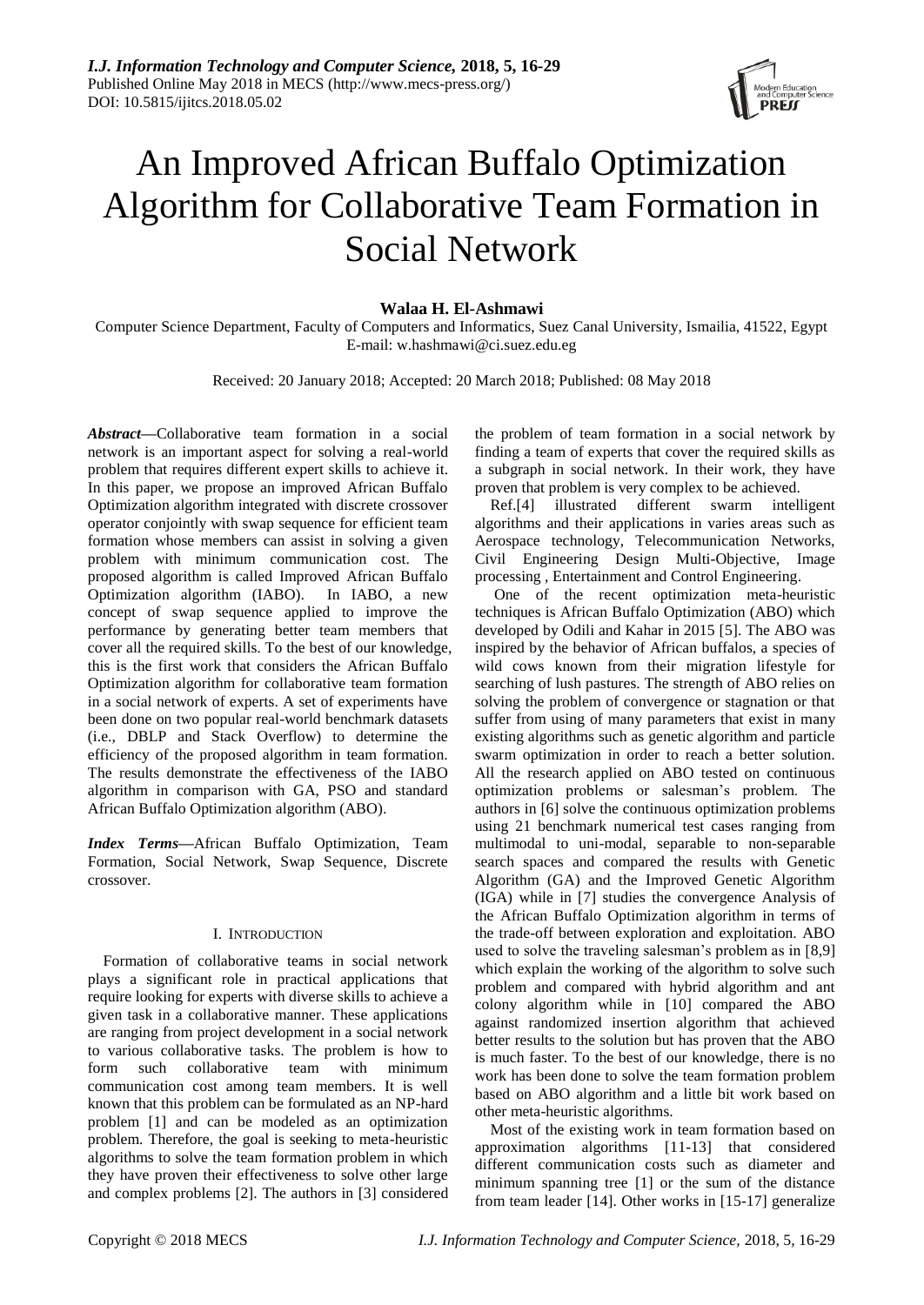the problem by assigning each skill to a specific number of experts while in [18] consider the maximum load of experts according to different tasks without taking into consideration the communication cost of team formation. In [19], the formation of team based on the available work time and set of skills that each expert has associated with associated with a skill level indicating his competence in this skill.

Although a minimal research work has been done based on meta-heuristic algorithms especially the wellknown one's particle swarm optimization (PSO) and Genetic Algorithm [20] in team formation, they have been successfully applied in an optimization method as in [21-23] for many real-world applications. In [24] a genetic algorithm presented to solve the problem of assigning project supervisors to students. The authors in [25] presented a group formation method based on genetic algorithm and each groups' members is generated according to the students' programming skill. While the authors in [26] used a genetic algorithm in team formation on the bases of Belbin team role that categorized individuals in nine roles regarding their speciality and attitude toward team working. The authors in [27] proposed a mathematical framework for treating the team formation problem explicitly incorporating social structure among experts. They used an LK-TFP heuristic that performs variable-depth neighborhood search and compared their results with a standard genetic algorithm.

Therefore, the main objective of this research lies on proposing an improved ABO algorithm for forming a collaborative team of experts for task achievement with minimum communication cost among team members by using a Discrete Crossover operator (DC) [28] to guarantee that the whole population moving towards the global optimum conjointly with a new concept of swap sequence operator to improve the performance of generating a collaborative team of experts. The proposed algorithm is called an Improved African Buffalo Optimization algorithm (IABO).

The structure of the paper is as follows. In Section 2, we illustrate the collaborative team formation in a social network. Section 3 introduces the proposed improved algorithm. In Section 4, we discuss the experimental results and performance analysis of the proposed algorithm against other existing meta-heuristic algorithms. Finally, we conclude the work in Section 5 and draw the future work.

# II. COLLABORATIVE TEAM FORMATION IN SOCIAL NETWORK

Assuming that there exist a pool set of  $n$  experts  $X = \{x_1, x_2\}$ and a set of  $m$  skills  $S =$  $\{s_1, s_2, ..., s_m\}$ . Each expert  $x_i$  has a set of skills denoted by  $\mathfrak{S}(x_i) \subseteq S$  that represent the strength of a given expert with respect to a particular skill. For each skill  $s_j$ , the set of all experts having  $s_j$  denoted as  $X(s_j) = \{x_i | s_j \in$  $\mathfrak{S}(x_i)$ . Given a task  $T \subseteq S$  consists of a set of required

skills that can be performed by a subset of experts  $\tilde{X} \subseteq X$ is satisfied if  $\forall s_i \in T: \exists x_i \in \tilde{X}$ ,  $s_i \in \mathfrak{S}(x_i)$ .

Let  $G = (X, E)$  represents the collaborative relationship among experts in a social network. Each edge  $e(x_i, x_j) \in E$  between expert  $x_i$  and  $x_j$  represents such collaboration and the weight on the edge represents that communication cost between two experts. The lower communication cost between two experts leads to more collaboration between them. The computation of communication cost among experts can be defined according to different criteria as mentioned in the previous section. In this research, the communication cost among experts can be defined by the collaboration between them. The edge between two experts in social network exists if the two experts have the ability to collaborate and the weight of the edge represents the relationship force between two experts and can be computed according to (1). Such relationships can be obtained from real-world scientific social networks such as DBLP or Stack Overflow.

$$
e(x_i, x_j) = 1 - \frac{\mathfrak{S}(x_i) \cap \mathfrak{S}(x_j)}{\mathfrak{S}(x_i) \cup \mathfrak{S}(x_j)}
$$
(1)

Fig.1. illustrates an example of collaborative social network of experts. It consists of a set of 5 experts (i.e.,  $X = \{x_1, x_2, x_3, x_4, x_5\}$  and a set of 8 skills (i.e.,  $S =$  $\{s_1, s_2, s_3, s_4, s_5, s_6, s_7, s_8\}$ ). The set of skills that each expert has  $(e.g., (x_1) = \{s_1, s_2, s_4, s_5\})$ and the communication cost between experts are illustrated in the figure. Given a task =  $\{s_2, s_3, s_5\}$ , the goal is to find the team of collaborated experts that satisfied the required skills of a given task with least minimum communication cost among all possible teams. This collaboration team formation problem can be solved by a meta-heuristic algorithm.



Fig.1. Example of collaborative social network of experts.

Some of teams can be formed that have the required skills to achieve the task such as  $TM1 = {x_1, x_2}$ ,  $TM2 = \{x_1, x_4\}$ ,  $TM3 = \{x_1, x_2, x_5\}$  and  $TM4 =$  $\{x_1, x_2, x_4\}$ . An expert may be responsible for more than required skill to be achieved in the team such that  $x_{s_i} = x_{s_i}$  for  $i \neq j$ . Among these teams the proposed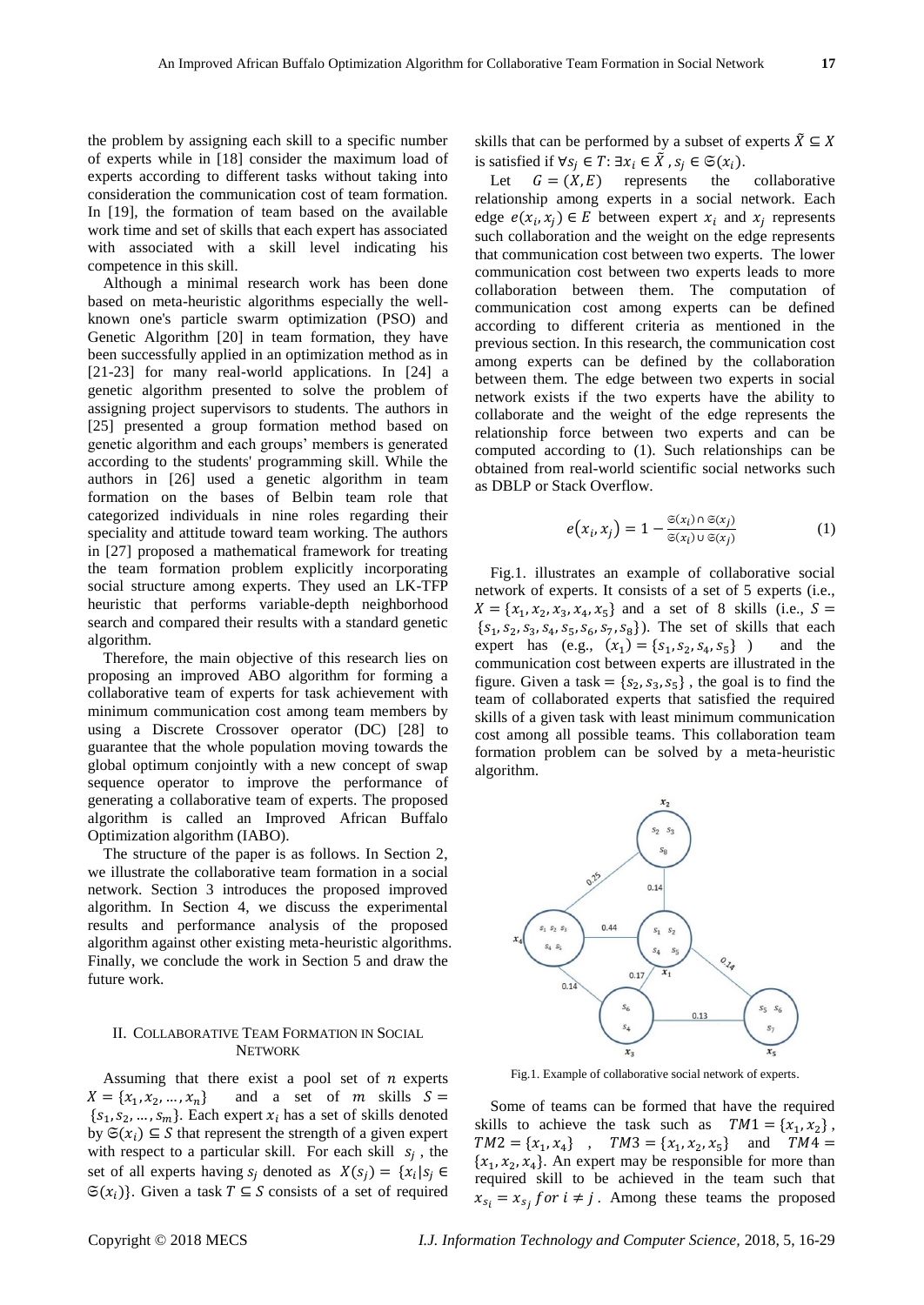algorithm is seeking to find the most feasible team with minimum communication cost.

#### III. PROPOSED IABO ALGORITHM

In this section, we discuss the main concept of African Buffalo Optimization algorithm, they key factor of crossover operator and the new concept of swap sequence operator and how to integrate both in the proposed algorithm.

## *A. African Buffalo Optimization Algorithm*

African Buffalo Optimization (ABO) is a recently meta-heuristic algorithm developed in 2015 [5] that emulate an d utilize the effective communication and management structure of herd during the migration lifestyle. They follow the voting behavior in their decision making and their movements are controlled by the majority decisions. In their movement, they use two vocalizations/sounds "*maaa*" and "*waaa*" for exploitation and exploration. The "*maaa*" sound summons the buffalos to stay on to exploit the present location since it has sufficient pasture and is safe while the "*waaa*" sound is used to explore other location because the current location may be lack of sufficient pasture . By using these sounds, buffalos are able to optimize their search to reach fruitful regions of food and can be represented mathematically according to (2) and (3) respectively.

$$
m_{k+1} = m_k + lp1 (bg_{max} - w_k) + lp2 (bg_{max.k} - w_k)
$$
\n(2)

Where  $m_k$  is a *maaa* sound with a particular reference to a buffalo  $k$  ( $k = 1,2,...,n$ ),  $bg_{max}$  is the location of the best buffalo in the herd,  $bg_{max,k}$  is the best location found by an individual buffalo  $k$ ,  $lp1$  and  $lp2$  are the learning parameters  $\in$  [0,1].

By using (2),  $m_{k+1}$  is an indication for relocation of buffalo from current location  $m_k$  to a new location that reflects the extensive memory capacity in the migration lifestyle. The actual adjustment of the herd movement can be achieved according to (3).

$$
w_{k+1} = \frac{(w_k + m_k)}{\lambda} \tag{3}
$$

Where  $w_{k+1}$  represents the movement to a new location,  $W_k$  is the current exploration values that represent "*waaa*" sound while  $m_k$  is the current exploitation values and  $\lambda$  is a parameter that defines the unit of time interval over the movement of buffalo and usually is set to 1[6].

The algorithm below describes the ABO algorithm by initially placing random of the  $k$ -th buffalos in the solution space. The final best solution obtained based on adjusting the movement of buffalos during iterations. In each iteration, the fitness value of each buffalo obtained and the best one among all is assigned to  $b g_{max}$  (i.e., the best global one) while the best for each individual is assigned to  $bg_{max,k}$  (i.e., best local one). Each buffalo

updates its location and moves based on the best neighboring buffalo according to (2) and (3). Applying this update enables the movement of buffalos towards the best solution and tracking it.

The whole process of ABO algorithm can be illustrated in Fig. 2.

| Algorithm: ABO algorithm                           |
|----------------------------------------------------|
| Step 1: Initialization                             |
| Randomly initialize $k^{th}$ buffalos' location on |
| solution space                                     |
| Step 2: Evaluation of buffalos' fitness value and  |
| assigning the herd's best to $bg_{max}$ and        |
| individual buffalo's best to $bg_{max,k}$          |
| Step 3: Update (exploitation move)                 |
| Update the buffalos' fitness value according       |
| to $(2)$                                           |
|                                                    |
|                                                    |

$$
m_{k+1} = m_k + lp1 (bg_{max} - w_k) +
$$
  

$$
lp2 (bg_{max,k} - w_k)
$$

Step 4: Update (exploration move)

 Update the movement of buffalo according to (3)

$$
w_{k+1} = \frac{(w_k + m_k)}{\lambda}
$$

Step 5: Is  $bg_{max}$  updating? Yes, go to step 6. No, go to step 1. Step 6: Check the validation of stopping criteria; if satisfied? Yes, go to step 7. No, go to step 2 Step 7: Return the best solution so far.

#### *B. Swap Sequence Operator*

A swap sequence  $SS$  is consists of one or more swap operators *SO* i.e.,  $SS = (SO_1, SO_2, ..., SO_n)$  that applied on a solution to produce new solution according to (4).

$$
X_{new} = X_{old} + SS = X_{old} + (SO_1, SO_2, ..., SO_n) =
$$
  

$$
(((X_{old} + SO_1) + SO_2) ... + SO_n)
$$
  
(4)

Where  $X_{new}$  is the new solution that obtained from applying the swap operators on the old solution  $X_{old}$  in order. The basic concept of swap operator and swap sequence are discussed in [29-31] that considered a swap operator made-up of two parameters  $a$  and  $b$  (i.e.,  $(a, b)$ ). For example if we have a solution  $X_{old} = (1,3,5,2,6)$  and  $SO(2,4)$ , then the new solution  $X_{new} = X_{old} +$  $SO(2,4) = (1,3,5,2,6) + SO(2,4) = (1,2,5,3,6)$ , i.e., the values at index 2 and 4 are swapped. The swap operator applied in [32] with algorithms inspired from the animal group living behavior to solve traveling salesman problem (TSP).

In this research, we applied a new concept of swap operator  $\overline{SO}(a, b)$  in the swap sequence which acts on an old solution to produce a final new solution that made-up of two parameters. The first parameter  $a$  represents the experts' skill\_id  $(s_{id})$ , and the second parameter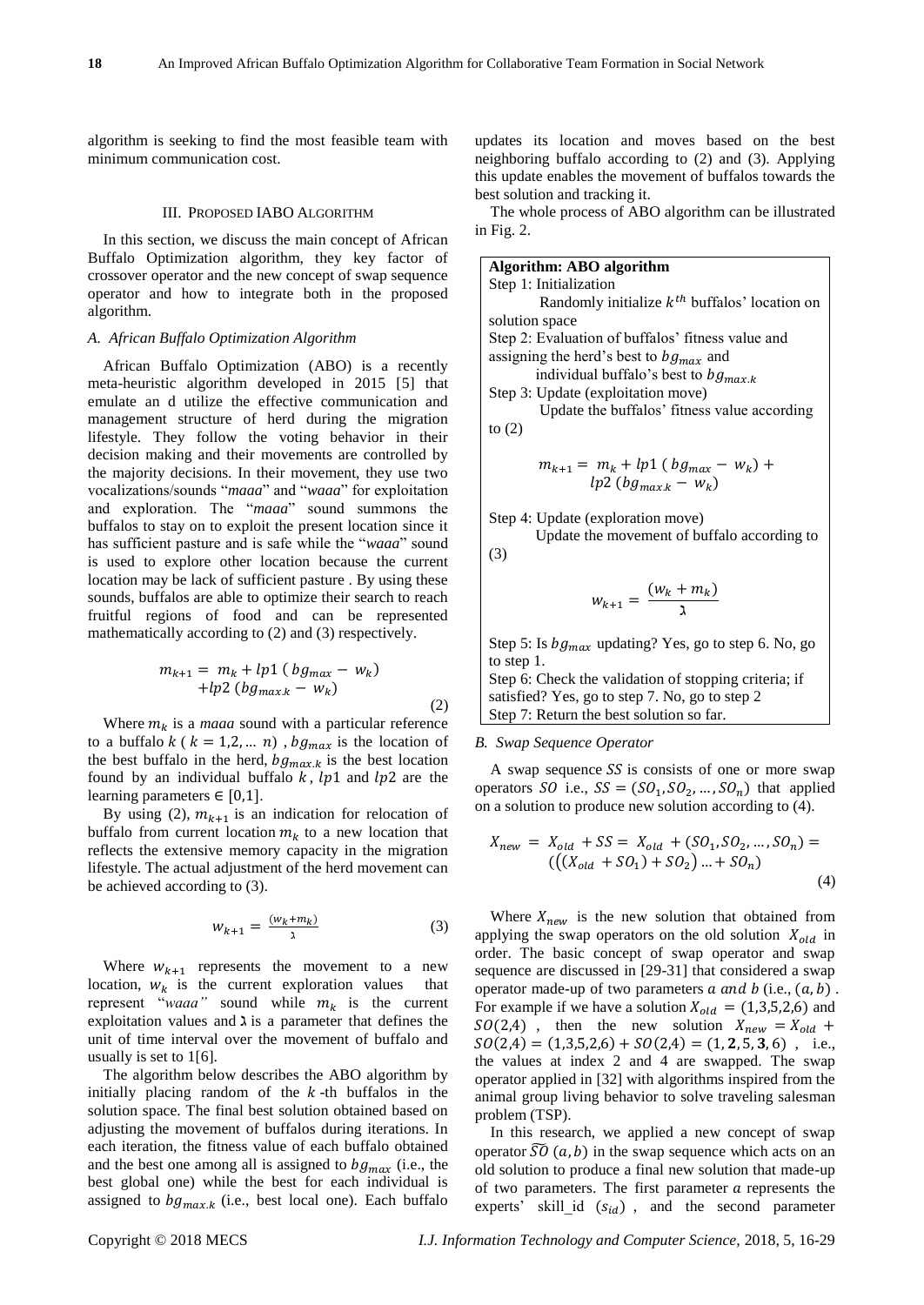

Fig.2. The whole process in ABO algorithm.

# *C. An Improved African Buffalo Optimization Algorithm (IABO)*

In this subsection, the proposed algorithm is described in details and how can be applied in social network for collaboration among team members. The IABO algorithm can be obtained by integrating the DC operator into ABO algorithm along with the new concept of swap sequence operator  $SS$  as described in Algorithm 1 and summarized the main steps below. Given a task  $T$  requires a set of skills  $s_j$ ,  $j = \{1,2,...,d\}$  to be achieved where d is the number of required skills.

#### *Step 1*: Initialization

Randomly initialize the main parameters of IABO such as population size  $P_{size}$ , learning parameters  $lp1$  and  $lp2$ and the maximum number of iterations  $t_{max}$ . The IABO sets the movement (exploitation and exploration move) for all buffalos randomly (i.e.,  $w_k$  and  $m_k$ ), where each buffalo represents a vector of random skills that form a task and exploitation move is a swap sequence made-up of sequence of random swap operators  $\widetilde{SO}$ .

# *Step 2*: *Evaluation of buffalos*

Each buffalo (i.e., solution) in the population evaluated by calculating its objective function  $f(w_k^t)$  according to (5) based on (1) and assign the  $bg_{max}^t$  and  $bg_{max,k}^t$ .

$$
f(w_k^t) = \sum_{i=1}^n \sum_{j=i+1}^n e(x_i, x_j)
$$
 (5)

Where  $n$  is the number of team members, and  $e(x_i, x_j)$  is the sum of communication cost between experts (i.e.,  $x_i$  and  $x_j$ ) in social network G.

## *Step 3*: *Integration of discrete crossover operator*

In order to guarantee that the whole population moving towards the global optimum solution, we integrate a Discrete Crossover operator [26] that uses a random real number to create one child from two parents as shown below.

| Parent 1: 1 1 1 0 1 0 0 1 0 |  |  |  |  |           |
|-----------------------------|--|--|--|--|-----------|
| Parent 2: 1 0 0 0 1 0 1 1 0 |  |  |  |  |           |
| Child:                      |  |  |  |  | 110010110 |

The child can be generated by selecting genes of both the parents uniformly depending on the random real number  $u \in < 0,1>$ . The DC applied between the global herd's best solution  $bg_{max}^t$  and the current solution  $w_k^t$  to produce a new solution (i.e., child). The produced solution is denoted as  $w_{k-cross}^t$ .

### *Step 4*: *Update (exploitation move)*

The initial buffalo's exploitation move  $m_k^t$  is made-up of random set of swap operators  $\widetilde{SO}$  and can be updated according to (6)

$$
m_k^{t+1} = m_k^t \oplus lp1 \otimes (w_{k-cross}^t - w_k^t) \oplus lp2
$$
  
 
$$
\otimes (bg_{max.k}^t - w_k^t)
$$
 (6)

Where  $lp1$  and  $lp2$  are learning parameters randomly between [0,1],  $\oplus$  is a combining sequence operator of two swap operators,  $\otimes$  is the probability of  $lp1$  that all swap operators can be selected from the swap sequence  $(w_{k-cross}^t - w_k^t)$  and the probability of lp2 that all swap operators can be selected from the swap sequence  $\left(\frac{b g_{max,k} - w_k^t}{\sigma}\right)$  which are denoted as  $SS_1$  and  $SS_2$ respectively. Therefore,  $m_k^{t+1} = SS = (\widetilde{SO}_1, \widetilde{SO}_2, ..., \widetilde{SO}_l)$ where *l* is the number of swap operators in  $m_k^t$ ,  $SS_1$  and  $SS_2$  .

#### *Step 5*: *Update (exploration move)*

In order to update the movement of current buffalo, we apply the sequence of swap operators to the current solution to obtain a new solution with a new movement according to (7).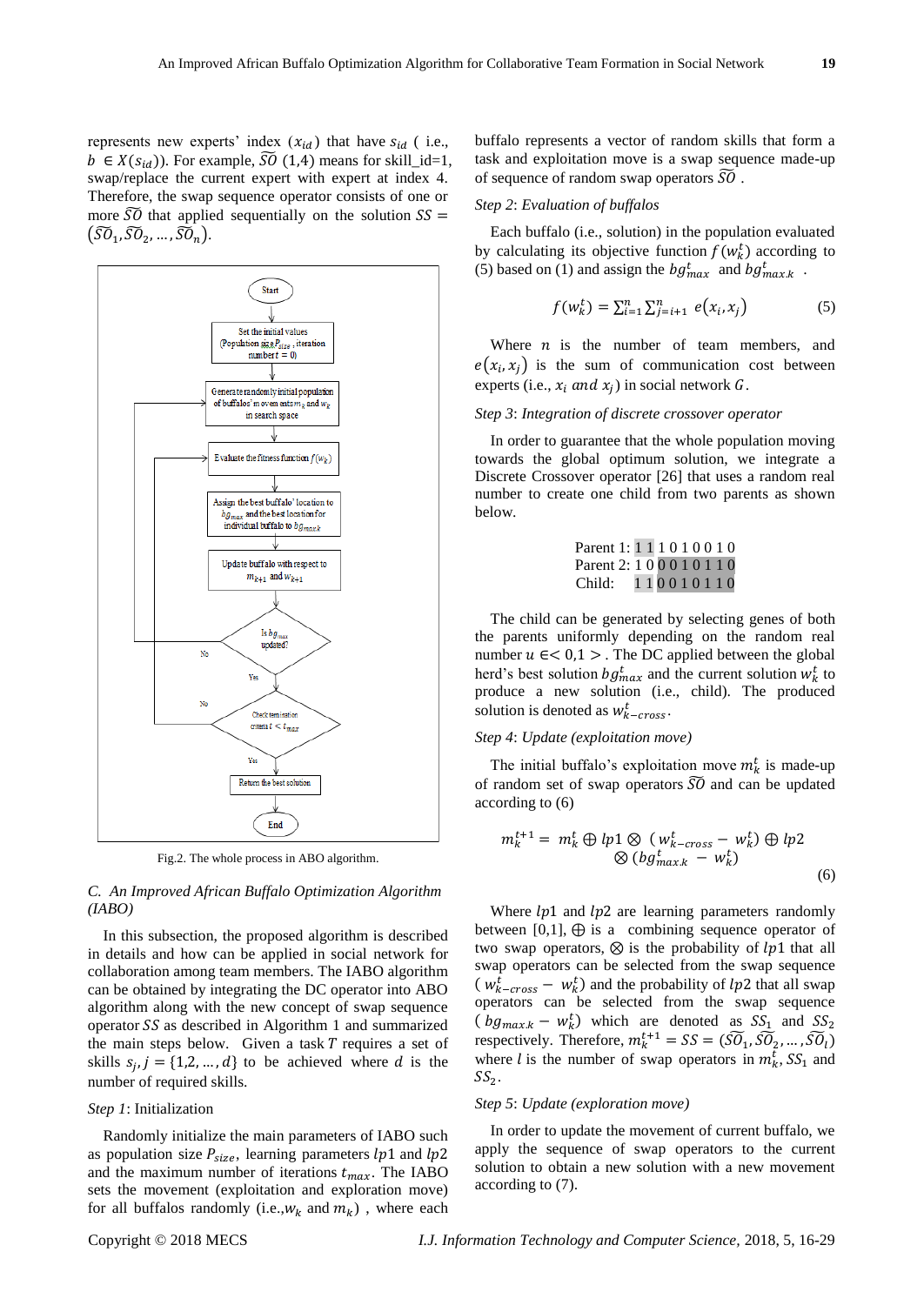$$
w_k^{t+1} = \frac{(w_k^t + m_k^t)}{2} \quad \forall k, k = \{1, ..., P_{size}\}
$$
 (7)

Where  $\lambda$  is a unit time interval over the exploration move and set to 1.

*Step 6:*  $bg_{max}^t$  check

Check if the herd's best fitness value updated or not; if  $(bg_{max}^{t+1} > bg_{max}^t)$ , then repeat the process from step 2 while the termination condition  $t_{max}$  not satisfied. Otherwise, back to step 1 and repeat the process again.

#### *Step 7*: *Output the best solution*

After a number of iterations, the global best solution with minimum communication cost among team members obtained as a final solution.

The algorithm below describes the whole process of improved African buffalo optimization algorithm.

# **Algorithm: An Improved African Buffalo Optimization Algorithm (IABO)**

*Input:* Pool of experts *X* exists in social network  $G = (X, E)$ , a given task T associated with the set of required skills to achieve the task;  $T = \{s_1, s_2, ..., s_n\}$ *Output:* Best solution represents a team of experts perform the required skills for a given task with minimum communication cost.

*Steps:* 

1. Set the initial population size  $P_{size}$ .

2. Set  $t = 0$  and maximum number of iterations to  $t_{max}$ 

3. Generate randomly  $m_k^t$ ,  $w_k^t$ ;  $k = 1, ..., P_{size}$ 

4. Evaluate the solution fitness function  $f(w_k^t)$  according to (5)

5. Set  $bg_{max}^t$  to the herd's best solution (best global solution in population)

6. Set  $bg_{max,k}^{t}$  to the best individual's solution (best individual solution)

7. **While**  $(t < t_{max})$ 

8. **For each**  $w_k^t$ ,  $m_k^t \in P_{size}$  **Do** 

9. Apply Discrete crossover between  $bg_{max}^t$ and current solution  $w_k^t$  to obtain  $w_{k-cross}^t$  $10.$  Undata

10. Update 
$$
m_k^t
$$
 according to (6)  
\n $m_k^{t+1} = m_k^t \oplus lp1 \otimes (w_{k-cross}^t - w_k^t) \oplus lp2$   
\n $\otimes (bg_{max.k}^t - w_k^t)$   
\n11. Update  $w_k^t$  according to (7)  
\n $w_k^{t+1} = \frac{(w_k^t + m_k^t)}{\lambda}$   
\n12. End For each

13. **If**  $(f(w_k^{t+1}) \leq f(bg_{max}^t))$  Then  $bg_{max}^{t+1} = w_k^{t+1}$ **End If** 14. **If**  $(f(w_k^{t+1}) \leq f(bg_{max.k}^t))$  Then  $bg_{max.k}^{t+1} = w_k^{t+1}$  **Else**  $bg_{max.k}^{t+1} = w_k^t$ **End If** 15. **If**  $(bg_{max}^{t+1} < bg_{max}^t)$  Then

| Set $t = t + 1$ ;                                |
|--------------------------------------------------|
| Go to step 3                                     |
| Else                                             |
| Go to step 4                                     |
| End If                                           |
| 16. End While                                    |
| 17. Return the best solution $bg_{max}^t$ so far |

*D. An illustrative example of IABO on collaborative team formation*

According to Fig. 1, the relationship between experts is illustrated in the figure. The fitness function of the formed teams that satisfy the task is presented in table 1. Among these teams, the most collaborative one is  $TM1$ (i.e., the one that has minimum communication cost among team members.

Table 1. Teams' fitness value

| $T = \{s_2, s_3, s_5\}$   |       |  |  |  |
|---------------------------|-------|--|--|--|
| TМ                        | F(TM) |  |  |  |
| $TM1 = \{x_1, x_2\}$      | 0.14  |  |  |  |
| $TM2 = \{x_1, x_4\}$      | 0.44  |  |  |  |
| $TM3 = \{x_1, x_2, x_5\}$ | 0.28  |  |  |  |
| $TM4 = \{x_1, x_2, x_4\}$ | 0.83  |  |  |  |

According to the exmple, each buffalo (i.e., solution) in the IABO algorithm is represented as an array list of size  $1 \times 3$  where the first required skill is " $s_2$ ", the second skill is " $s_3$ " and the third skill is " $s_5$ " as shown in Fig. 3. This figure represents the possible values for each index (i.e., start at index 0) of a solution in the IABO algorithm. As for required  $s_{id}=1$ , there are three experts that have this skill (i.e.,  $x_1$ ,  $x_2$  and  $x_4$ ).



Fig.3. Solution representation in the IABO algorithm

According the main steps of proposed algorithm, the first step is the initial population which is generated randomaly (i.e., buffalo's exploitation and exploration movement) as shown in table 2.

The second step is evaluation of each solution in the population and assignment to  $bg_{max}^t$  and  $bg_{max,k}^t$  as shown in table 3.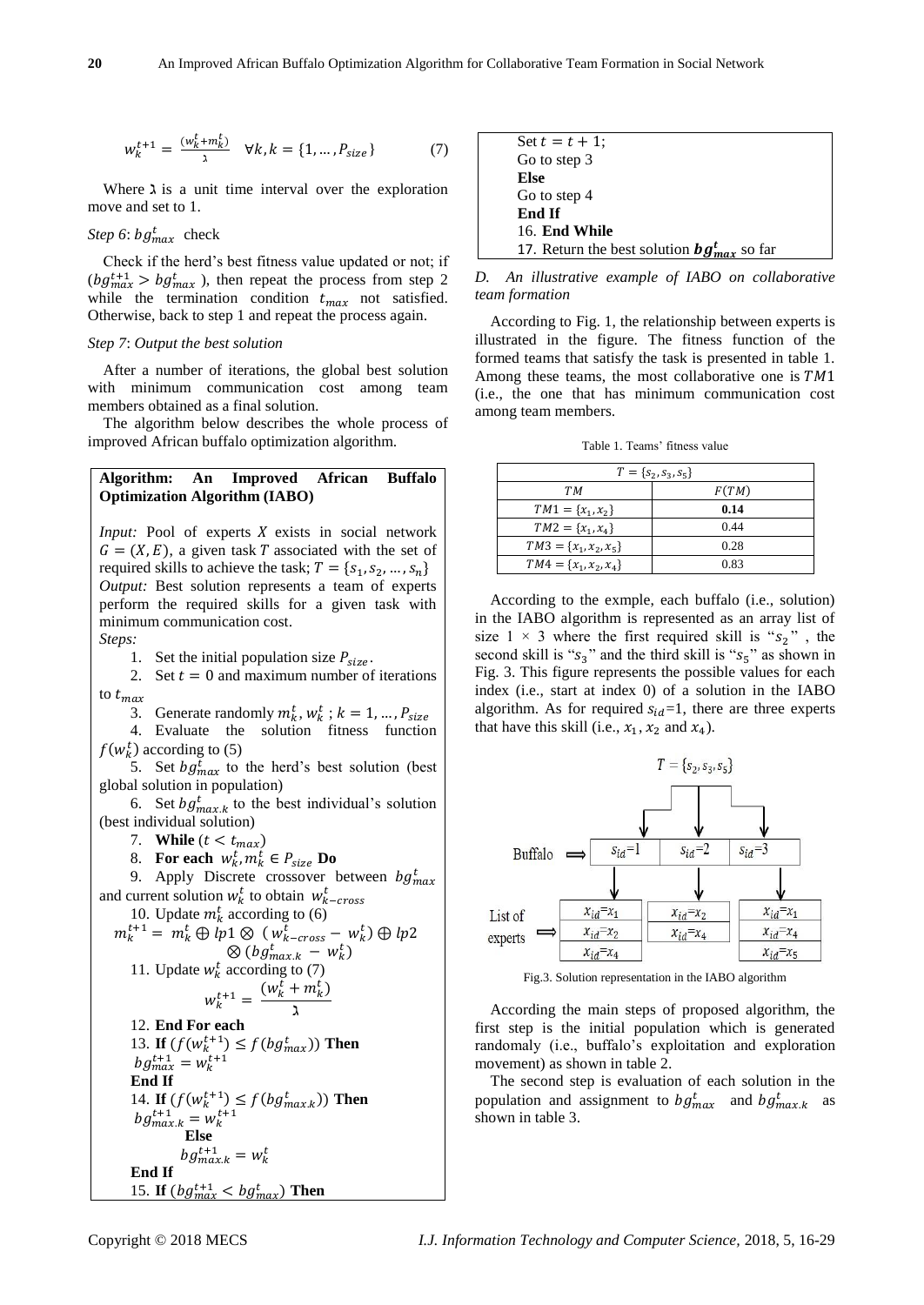| Buffalo id | Wı                | $m_k$ (SO <sub>s</sub> ) |
|------------|-------------------|--------------------------|
|            | $(x_1,x_2,x_4)$   | (3, 2), (2, 1)           |
|            | $(x_2, x_4, x_5)$ | (1,1),(3,0)              |
|            | $(x_1,x_4,x_5)$   | (2,1),(3,0)              |

Table 2. Initial population of buffalos

Table 3. Buffalos' evaluation

| Buffalo<br>id | $W_k$             | $f(w_k)$ | $bg_{max}^t$ | $bg_{max,k}^t$ |
|---------------|-------------------|----------|--------------|----------------|
|               | $(x_1,x_2,x_4)$   | 0.83     |              | 0.83           |
| в             | $(x_2, x_4, x_5)$ | 0.25     | 0.25         | 0.25           |
|               | $(x_1, x_4, x_5)$ | 0.58     |              | 0.58           |

In the third step, a DC operator applied between the best solution (i.e., B) and each solution (e.g., A) as shown in Fig. 4 to generate a new solution. In this case, suppose  $u = 0.6$  (i.e., this means 60% of the genes of the first parent inherited in the child).



Fig.4. Discrete Crossover operator on solution

According to step 4, we suppose  $lp1$  and  $lp2$  are equal 1 for simplicity, then obtain the update of exploitation move according to (6).

$$
m_k^{t+1} = m_k^t \oplus lp1 \otimes (w_{k-cross}^t - w_k^t) \oplus lp2
$$
  
 
$$
\otimes (bg_{max.k}^t - w_k^t)
$$

For the term  $(w_{k-cross}^t - w_k^t)$ ; it means A1-A (i.e., the transformation sequence of  $\widetilde{SO}_s$  that transform from A2 to A):  $\widetilde{SO}_1 = (1,0), \widetilde{SO}_2 = (2,0)$ . For the term  $(bg_{max,k}^t$  $w_k^t$ ); it means A-A=0 (i.e., identical solutions). Therefore, the update of buffalo's exploitation moves as follows:

$$
m_k^{t+1} = SS = ((3,2), (2,1)) \oplus ((1,0), (2,0))
$$
  
= ((3,2), (2,1), (1,0), (2,0))

At step 5, we considered  $\lambda = 1$  then the update of buffalo's exploration move according to (7).

$$
w_k^{t+1} = (w_k^t + m_k^t)
$$

$$
w_k^{t+1} = (x_1, x_2, x_4) + SS
$$
  
=  $(x_1, x_2, x_4) + ((3,2), (2,1), (1,0), (2,0))$   
=  $(x_1, x_2, x_5) + ((2,1), (1,0), (2,0))$   
=  $(x_1, x_4, x_5) + ((1,0), (2,0))$   
=  $(x_1, x_4, x_5) + ((2,0)) = (x_1, x_2, x_5)$ 

Therefore, solution  $A(x_1, x_2, x_4)$  updated to  $(x_1, x_2, x_5)$ and  $f(A^{t+1}) = 0.28$  (i.e., it updated from 0.83 to 0.28). The above process applied for other solutions (i.e., B and C).

After that, check  $bg_{max}^t$  if updated to better minimization value (i.e.,  $bg_{max}^{t+1} > bg_{max}^t$ ) then, repeat all the above process till termination condition satisfied and report the best solution that represent the most feasible collaborative experts to achieve a task. Otherwise, re-initialize a population and the same procedure applied for all solutions.

#### IV. EXPERIMENTAL RESULTS AND PERFORMANCE ANALYSIS

We have demonstrated a series of experiments to examine the effectiveness and the accuracy of the proposed IABO algorithm in terms of collaborative team formation with minimum communication cost. The proposed IABO algorithm was compared against GA, PSO and standard ABO (ABO). In addition, the performance of the proposed algorithm is examined on two popular benchmark real-life dataset (DBLP and Stack Overflow). Each experiment considered a number of skills that control the team members. We set the skill number  $M \subseteq \{2, 4, 6, 8, 10\}$ . For each skill N, we set a number of initial population that are generated randomly (i.e., each individual in the population represents a possible solution of collaborative team) and a number of iteration  $N \subseteq \{5, 10, 15, 20, 25\}$  that focuses on iteratively minimizing the communication cost among collaborative team members as summarized in table 4.

Table 4. Experiment's parameters

| Exp. # | $P_{size}$ |    |
|--------|------------|----|
|        |            |    |
|        |            |    |
|        |            |    |
|        |            |    |
|        |            | 25 |

The experiments were implemented by Eclipse Java Neon V-1.8 running on Intel(R) core i7 CPU- 2.80 GHz with 8 GB RAM and (Windows 10). In the following sub-sections, we presented the parameter setting of both real-life dataset and the performance measure.

# *A. DBLP Dataset*

In this research, we used the DBLP datasets (i.e., It is one of the most popular benchmark real-life dataset on social network), which has been extracted from DBLP XML released on July 2017. The DBLP consists of 4 main tables and associated fields as listed below in table 5.

| Table name | Fields                                | Number of records |
|------------|---------------------------------------|-------------------|
| Author     | name, paper key                       | 6054672           |
| Paper      | title, year, conference,<br>paper key | 1992157           |
| Citation   | paper cite key, paper<br>cited key    | 79002             |
| Conference | conf key, name, detail                | 33953             |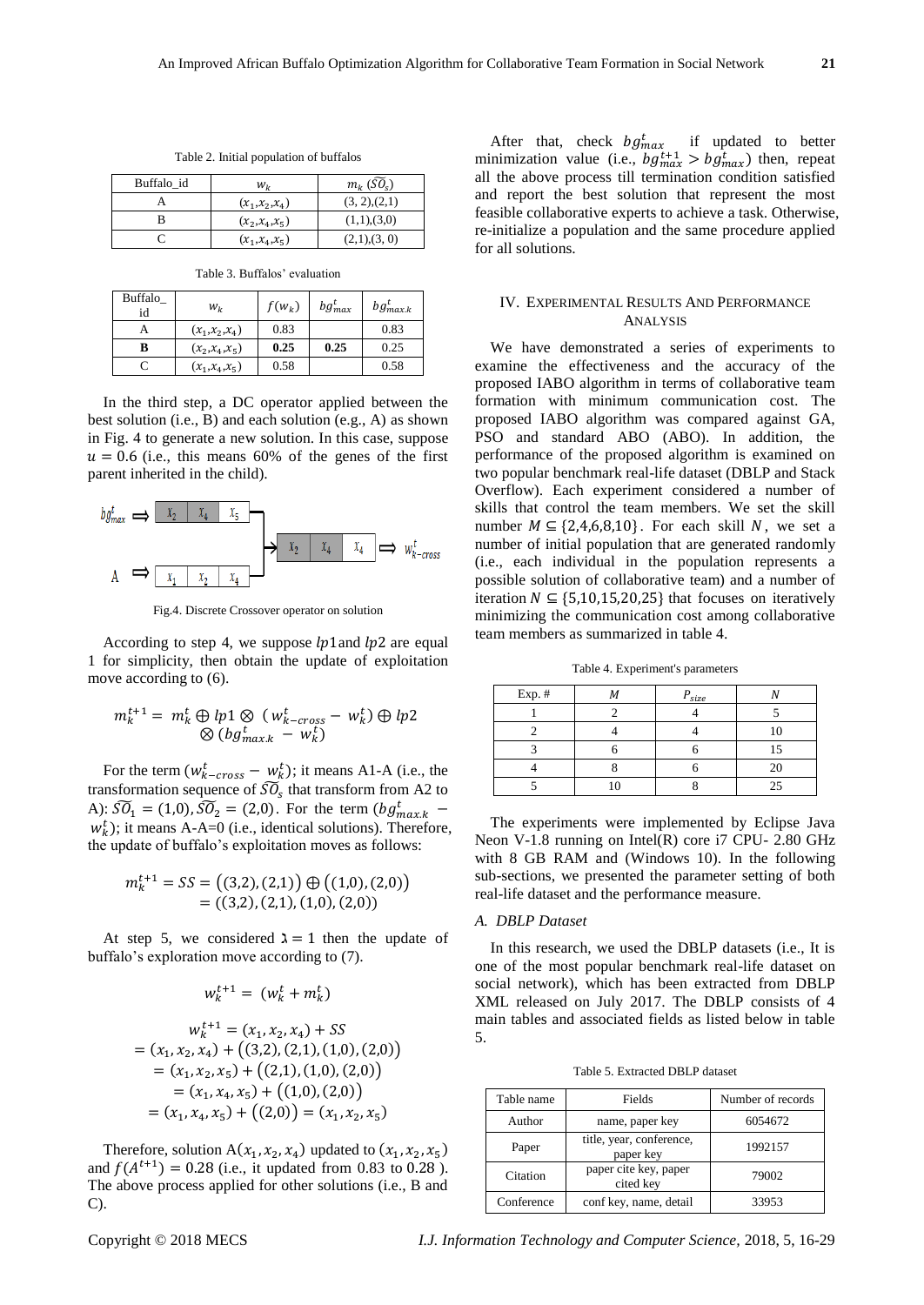Due to the diversity of dataset, we focused on papers that are published on 2017 (i.e., 22364 records) on the following main five fields in computer science as follows: Databases, Data Mining, Theory, Software Engineering and Artificial Intelligence. The following steps applied on the extracted data to obtain the DBLP information.

- For each paper in the above conferences, the authors' names (i.e., experts) and the title of the paper were identified.
- The expert set consists of authors that have at least 3 papers published 2017 in DBLP (i.e., 77 authors have published papers  $>$  3).
- Each author has a skill set that is extracted from his published papers' title using StringTokenizer in Java (i.e., extracted from 267 papers) and considered the most important shared skills between experts.
- Two authors are connected if they share author's skills where the communication cost  $e(x_i, x_j)$

between two authors  $x_i$  and  $x_j$  is computed as shown in (1). The more common skills between experts, the less communication cost between them.

Each experiment is conducted and the average results are taken over 50 runs to ensure the accuracy of the proposed algorithm against others as described in the next sub-section.

# *A.1 Numerical results of IABO against other metaheuristic algorithms with DBLP dataset*

Several numerical results based on DBLP dataset illustrate and prove the efficiency of proposed algorithm against other meta-heuristic algorithms (e.g., GA [33], PSO [34] and ABO [5]) in terms of different number of skills. The numerical results such as minimum (Min.), maximum (Max.), average (Avg.) and standard deviation (St.d.) of communication cost over 50 runs of four algorithms are shown in table 6.

| Exp. #         | М              |       | GA        | <b>PSO</b> | <b>ABO</b> | <b>IABO</b> |
|----------------|----------------|-------|-----------|------------|------------|-------------|
| $\mathbf{1}$   |                | Min.  | 0.85      | 0.63       | 0.5        | 0.5         |
|                | $\overline{2}$ | Max.  | 0.97      | 0.96       | 0.93       | 0.89        |
|                |                | Avg.  | 0.9248    | 0.9094     | 0.7944     | 0.6026      |
|                |                | St.d. | 0.025253  | 0.050159   | 0.136967   | 0.13407     |
|                |                | Min.  | 5.07      | 5.07       | 4.39       | 3.39        |
| $\mathfrak{2}$ | $\overline{4}$ | Max.  | 5.74      | 5.72       | 5.56       | 5.33        |
|                |                | Avg.  | 5.4972    | 5.4056     | 5.1622     | 4.8234      |
|                |                | St.d. | 0.164937  | 0.180918   | 0.23261    | 0.454235    |
|                |                | Min.  | 12.85     | 12.74      | 12.66      | 11.14       |
|                | 6              | Max.  | 14.44     | 14.44      | 13.97      | 13.8        |
| 3              |                | Avg.  | 13.86818  | 13.73340   | 13.39113   | 12.9286     |
|                |                | St.d. | 0.3421768 | 0.336147   | 0.322960   | 0.534213    |
|                |                | Min.  | 24.87     | 24.82      | 24.22      | 22.34       |
| $\overline{4}$ | 8              | Max.  | 28.65     | 27.8       | 26.56      | 25.85       |
|                |                | Avg.  | 26.4832   | 26.0556    | 25.4496    | 24.7546     |
|                |                | St.d. | 0.826145  | 0.525932   | 0.531709   | 0.678264    |
|                |                | Min.  | 40.68     | 40.68      | 39.87      | 37.67       |
| 5              | 10             | Max.  | 43.87     | 43.87      | 42.57      | 41.6        |
|                |                | Avg.  | 42.3998   | 42.17857   | 41.11469   | 40.33673    |
|                |                | St.d. | 0.764903  | 0.823623   | 0.606775   | 0.728235    |

Table 6. Numerical results of IABO and others in DBLP dataset

Fig. 5(a), (b), (c), (d) and (e) illustrated the communication cost vs. iterations according to different number of skills  $M \subseteq \{2,4,6,8,10\}$  respectively. The solid line represents the results of proposed IABO algorithm while other dotted lines represent the other meta-heuristic algorithms. The improved African buffalo optimization algorithm (IABO) has proven its effectiveness when compared with other existing algorithms in terms of the communication cost (i.e., minimization of fitness value) where increasing the number of iterations lead to decreasing of the communication cost.



Fig.5(a). Communication cost vs. iteration number DBLP (M=2)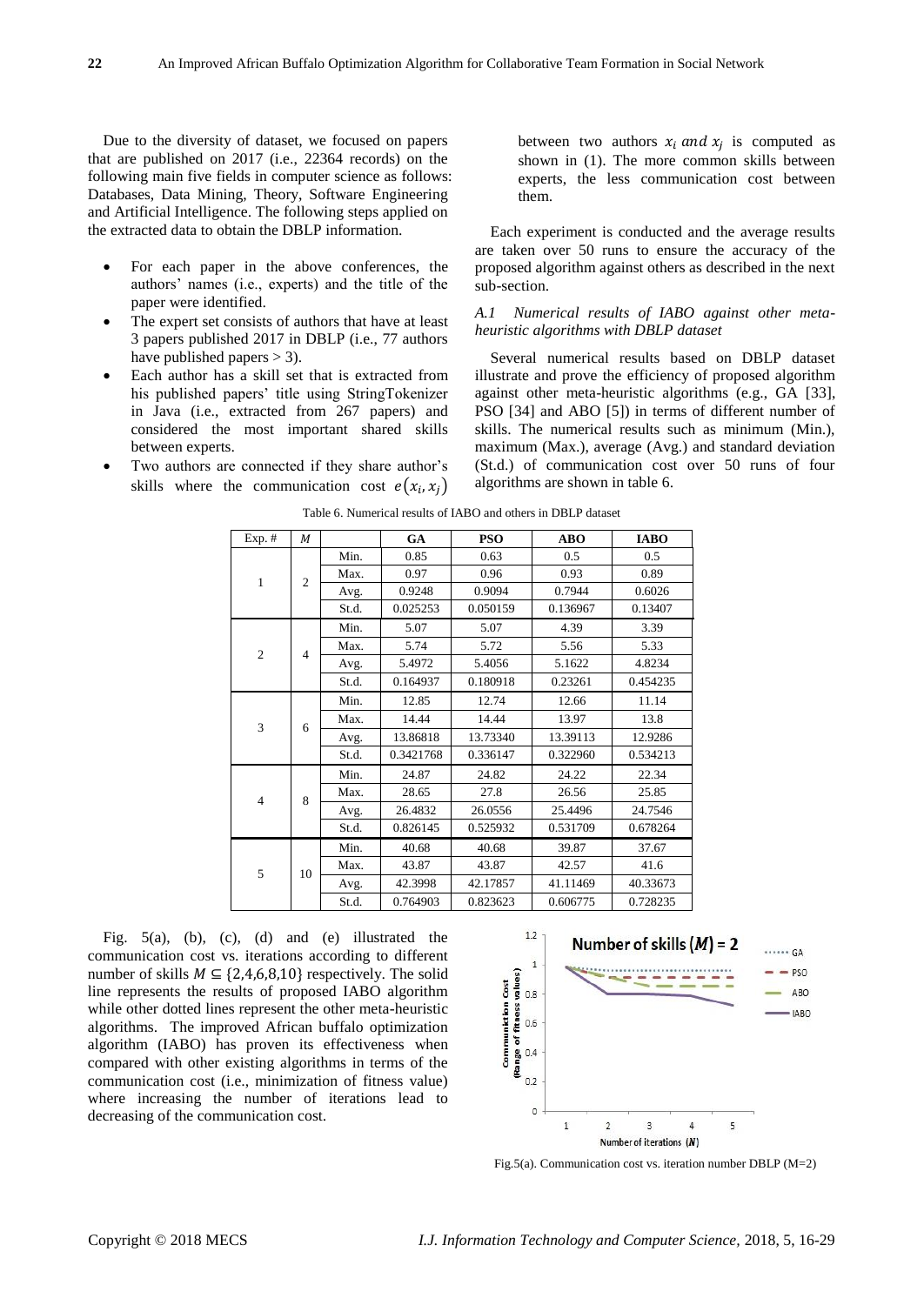

Fig.5(b). Communication cost vs. iteration number DBLP (M=4)



Fig.5(c). Communication cost vs. iteration number DBLP (M=6)



Fig.5(d). Communication cost vs. iteration number DBLP (M=8)



Fig.5(e). Communication cost vs. iteration number DBLP (M=10)

In addition, the percentage improvement of IABO algorithm over other algorithms can be computed according to (8).

$$
Improvement (%) = (C_{alg} - C_{HIABOSS}) / C_{alg} \quad (8)
$$

Where,  $alg = \{GA, PSO, ABO\}$ ,  $C_{alg}$  is the communication cost result of each of the existing algorithms and  $C_{HIABOSS}$  is the communication cost result of the proposed algorithm.

From Fig. 5(a) with small number of iterations ( $N = 5$ ), the proposed IABO has achieved minimum communication cost when compared with other algorithms (e.g., GA, PSO, and ABO). The IABO results reached to 25% better than GA, 21% better than PSO and 15% better than standard ABO. During the iterations of proposed algorithm, the results improved to be reached to 27% in terms of minimization of communication cost.

While with  $(M = 4)$  in Fig. 5(b), the improved ABO algorithm is better than GA, PSO and standard ABO in reaching minimum range of fitness value iteratively. Although the standard ABO is near to the PSO in the first iterations, it has proven its efficiency at the last iterations while the proposed IABO has proven its efficiency during iterations with improving performance within range  $5\%$ 21%. In addition, it is better than GA with 17%, better than PSO with 16% and better than ABO with 9%.

The proposed algorithm reached to best results with respect to number of skills  $(M = 6)$  as shown in Fig. 5(c) faster than other algorithms and within performance improvement up to 11% better than both GA and PSO, and 4.93% better than standard ABO. With increasing number of iterations, the range of fitness value of IABO algorithm improved to 12% iteratively.

Fig. 5(d) illustrated that, with increasing number of skills  $(M = 8)$  (the proposed IABO algorithm obtained communication cost results better than GA with 9%, better than PSO with 8% and better than standard ABO with 5%. with increased number of iterations, the IABO improved the performance of fitness value from 5.47% in the first iteration to 9% at the last iterations.

With large number of skills  $(M = 10)$  and iterations  $(N = 25)$  as shown in Fig. 5(e), the proposed IABO achieved a practical solution to a collaborative team formation in social network with respect to increase number of skills and iterations. it achieved better results than GA and PSO with 4%. Although the ABO algorithm achieved minimum communication cost during iterations when compared with GA and PSO, the proposed algorithm has proven its efficiency than ABO with improved results 2% and reached to 5% during the number of iterations.

The performance analysis of the proposed algorithm against other meta-heuristic algorithm can be measured by computing the 95% confidence interval (95% CI) on average communication cost according to (9).

$$
CI = mean \pm margin \ of \ error \tag{9}
$$

The 95% CI on the average communication cost of IABO and other algorithms are shown in figure 6 associated with table 7.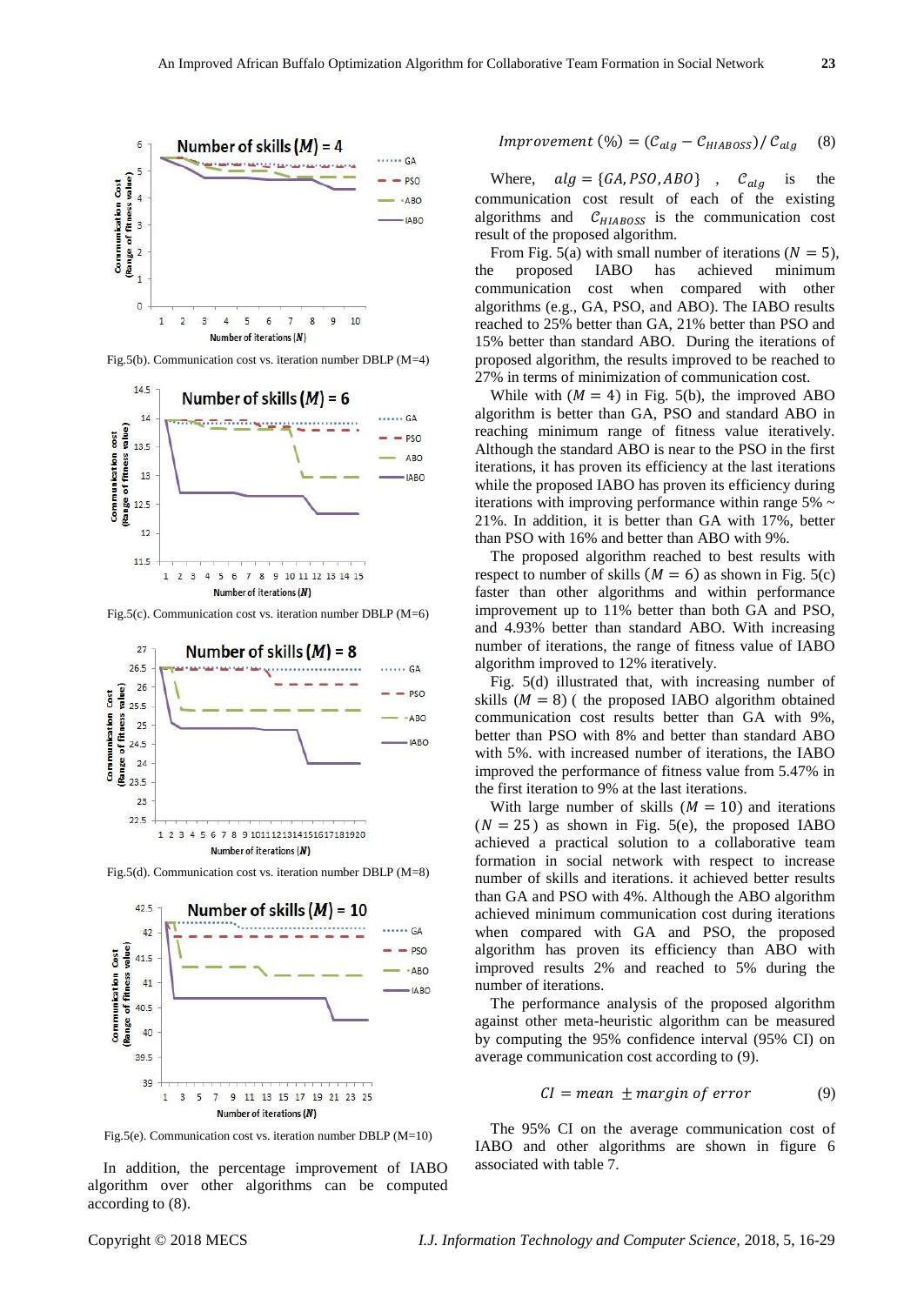

Fig.6. 95% Confidence Interval on communication cost (DBLP dataset)



The improvement performance of the proposed IABO over other meta-heuristic algorithms (GA, PSO and ABO) for different number of skills are shown in Fig. 7 which proves the efficiency and effectiveness of proposed algorithm in terms of minimization of communication cost.

Moreover, the main objective of the proposed algorithm is to reach the minimum fitness value through iterations that have been done on the population as shown in figure 8 which considered the performance of proposed algorithm and other meta-heuristic algorithms with different population size.



Fig.8. Performance of IABO with different  $P_{size}$  (DBLP dataset)

Fig.7. Improvement performance of IABO (DBLP dataset)

Table 7. 95% CI on average communication cost for IABO vs. other meta-heuristic algorithms (DBLP dataset)

| М  | GА                     | <b>PSO</b>            | ABO                  | <b>IABO</b>            |
|----|------------------------|-----------------------|----------------------|------------------------|
|    | $0.9248 + 0.007$       | $0.9094 \pm 0.0139$   | $0.7944 \pm 0.03796$ | $0.6026 \pm 0.03716$   |
|    | $5.4972 + 0.79353$     | $5.4056 + 0.78808$    | $5.1622 + 0.7636$    | $4.8234 + 0.76$        |
|    | $13.86818 \pm 0.09484$ | $13.7334 + 0.09317$   | $13.39113 + 0.08952$ | $12.9286 + 0.14807$    |
|    | $26.4832 + 0.22899$    | $26.0556 \pm 0.14578$ | $25.4496 + 0.14738$  | $24.7546 + 0.188$      |
| 10 | $42.3998 \pm 0.21202$  | $42.17857 + 0.22829$  | $41.11469 + 0.16819$ | $40.33673 \pm 0.20185$ |

## *B. Stack Overflow dataset*

We validate the performance of the proposed IABO algorithm based on another popular benchmark real-life dataset on social network (i.e., Stack Overflow), which

has been extracted from Stack Overflow XML released on August 2017. The extracted Stack Overflow dataset consists of 5 main tables associated with varying fields for each table as listed in table 8.

Table 8. Extracted Stack Overflow dataset

| Table name    | Fields                                                                                                                                                                                                | Number of records |
|---------------|-------------------------------------------------------------------------------------------------------------------------------------------------------------------------------------------------------|-------------------|
| Users         | Id, Reputation, CreationDate, DisplayName, LastAccessDate,<br>WebsiteUrl, Location, AboutMe, Views, UpVotes,<br>DownVotes, Age, AccountId                                                             | 7617191           |
| <b>Posts</b>  | Id, PostTypeId, AcceptedAnswerId, CreationDate, Score,<br>ViewCount, Body, OwnerUserId, LastEditorUserId,<br>LastEditDate, LastActivityDate, Title, Tags, AnswerCount,<br>CommentCount, FavoriteCount | 37215528          |
| Comments      | Id, PostId, Score, Text, CreationDate, UserId                                                                                                                                                         | 157864            |
| Postlinks     | Id, CreationDate, PostId, RelatedPostId, LinkTypeId                                                                                                                                                   | 9830              |
| Tags          | WikiPostId, ExcerptPostId, Count, TagName, Id                                                                                                                                                         | 400               |
| Posthistory   | Id, PostHistoryTypeId, PostId, RevisionGUID, CreationDate,<br>UserID. Text                                                                                                                            | 180620            |
| <b>V</b> otes | CreationDate, VoteTypeId, PostId, Id                                                                                                                                                                  | 703546            |
| <b>Badges</b> | TagBased, Class, Date, Name, UserId, Id                                                                                                                                                               | 116925            |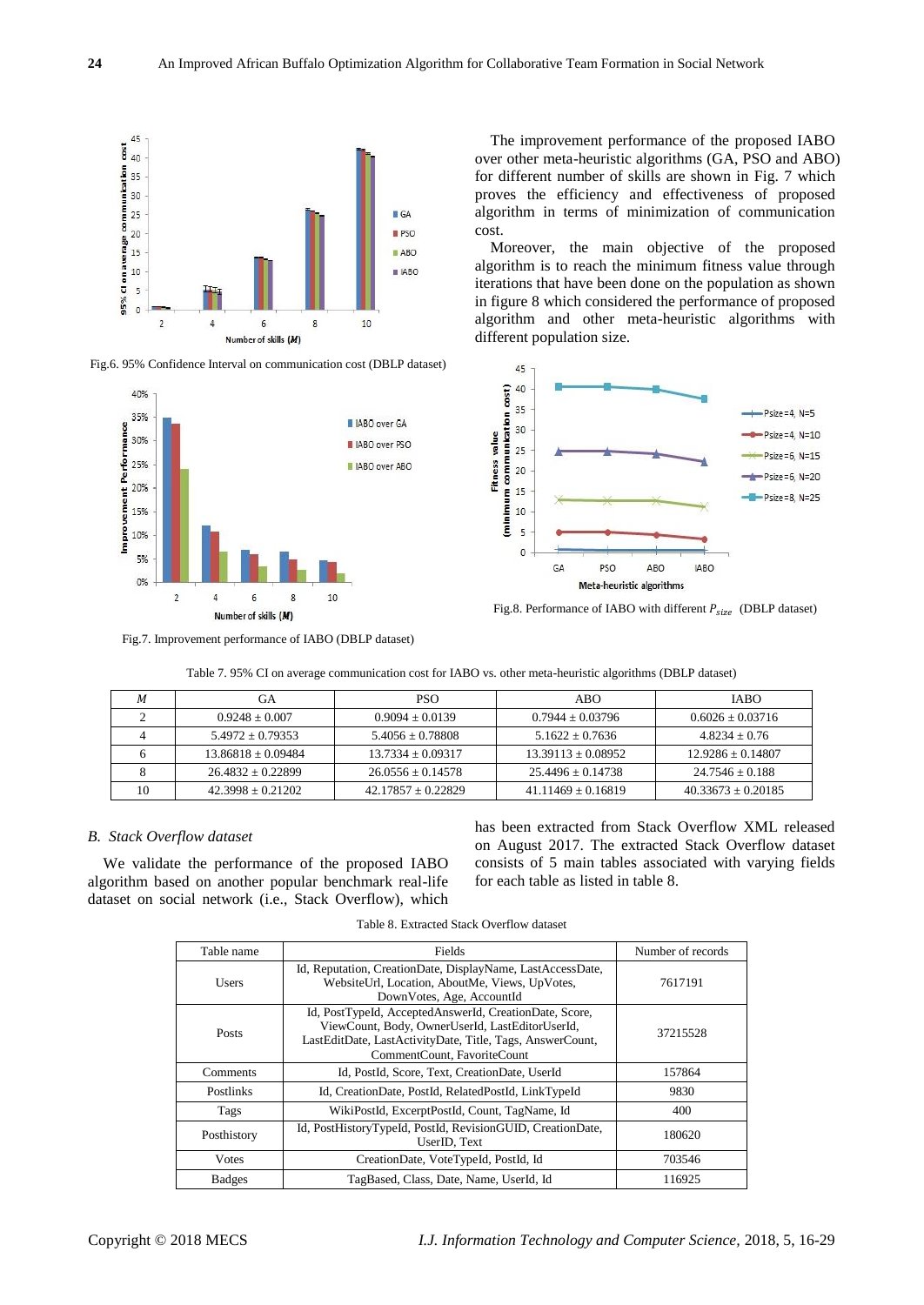Due to the huge data extracted from the Stack Overflow dataset, we have focused on users' posts on 2017 (i.e., 1696954 rows) on different topics. The following steps applied on the extracted Stack Overflow to obtain the most relevant information (i.e., expert set and skill set) that can be used in this research.

- The expert set consists of users that each one has posted not less than 50 posts in stack overflow on 2017 (i.e., 738 users).
- The extracted total number of posts of expert set is 61893 posts.
- The skill set for each expert extracted from his/her posts' tags using StringTokenizer in java.
- Two experts are connected if they share expert's skills where the communication cost  $e(x_i, x_j)$ between two experts  $x_i$  and  $x_j$  is computed as shown in (1). The more common skills between experts, the less communication cost between them.

 In this research, we have considered the most important tags that are extracted from popular posts in Stack Overflow.

Each experiment in table 4 is conducted on the above setting and the average results are taken over 50 runs to ensure the validity and accuracy of the proposed algorithm against other standard algorithms.

# *B.1 Numerical results of IABO against other metaheuristic algorithms with Stack Overflow dataset*

Another test has been done on most popular social network dataset (Stack Overflow) that is slightly denser than DBLP in order the prove the accuracy of the proposed algorithm in terms of collaborative team formation in social network with minimum communication cost among team members. The numerical results are including the minimum (Min.), maximum (Max.), average (Avg.) and standard deviation (St.d.) over 50 runs for each algorithm is shown in table 9

| $Exp.$ #       | M              |       | GA          | <b>PSO</b>  | <b>ABO</b>  | <b>IABO</b> |
|----------------|----------------|-------|-------------|-------------|-------------|-------------|
| $\mathbf{1}$   | $\overline{c}$ | Min.  | 0.79        | 0.79        | 0.79        | 0.58        |
|                |                | Max.  | 0.94        | 0.93        | 0.92        | 0.92        |
|                |                | Avg.  | 0.905918367 | 0.894489796 | 0.874081633 | 0.825306122 |
|                |                | St.d. | 0.032462694 | 0.030758551 | 0.035702379 | 0.071708381 |
| $\overline{2}$ | $\overline{4}$ | Min.  | 4.7         | 4.7         | 4.61        | 3.76        |
|                |                | Max.  | 5.66        | 5.64        | 5.56        | 5.52        |
|                |                | Avg.  | 5.4846      | 5.4372      | 5.2586      | 4.9666      |
|                |                | St.d. | 0.181683847 | 0.171440952 | 0.295199759 | 0.417937648 |
| 3              | 6              | Min.  | 11.45       | 11.45       | 11.45       | 10.74       |
|                |                | Max.  | 14.08       | 13.99       | 13.87       | 13.5        |
|                |                | Avg.  | 13.6516     | 13.5598     | 13.2452     | 12.794      |
|                |                | St.d. | 0.446872853 | 0.432276792 | 0.39947537  | 0.466926555 |
| $\overline{4}$ | 8              | Min.  | 25.11       | 25.11       | 24.46       | 23.17       |
|                |                | Max.  | 26.54       | 26.54       | 26.15       | 25.64       |
|                |                | Avg.  | 25.8574     | 25.7214     | 25.3142     | 24.7736     |
|                |                | St.d. | 0.332147066 | 0.334499382 | 0.368610685 | 0.509848957 |
| 5              | 10             | Min.  | 40.64       | 40.39       | 40.01       | 38.05       |
|                |                | Max.  | 42.69       | 42.02       | 41.77       | 40.95       |
|                |                | Avg.  | 41.6148     | 41.3544     | 40.9328     | 39.9668     |
|                |                | St.d. | 0.452400581 | 0.4347843   | 0.37067528  | 0.644371043 |

Table 9. Numerical results of IABO and others in Stack Overflow dataset

Fig. 9(a), (b), (c), (d) and (e) illustrated the communication cost vs. iterations according to different number of skills  $M \subseteq \{2,4,6,8,10\}$  respectively on stack overflow dataset. The solid line represents the results of proposed IABO algorithm while other dotted lines represent the other meta-heuristic algorithms. The improved African buffalo optimization algorithm (IABO) has proven its effectiveness when compared with other existing algorithms in terms of minimization the fitness value especially when dealing with huge dataset where increasing the number of iterations lead to decreasing of the communication cost. The percentage improvement of IABO algorithm over other algorithms on stack overflow dataset can be computed according to (8). Fig.9(a). Communication cost vs. iteration number Stack



Overflow (M=2)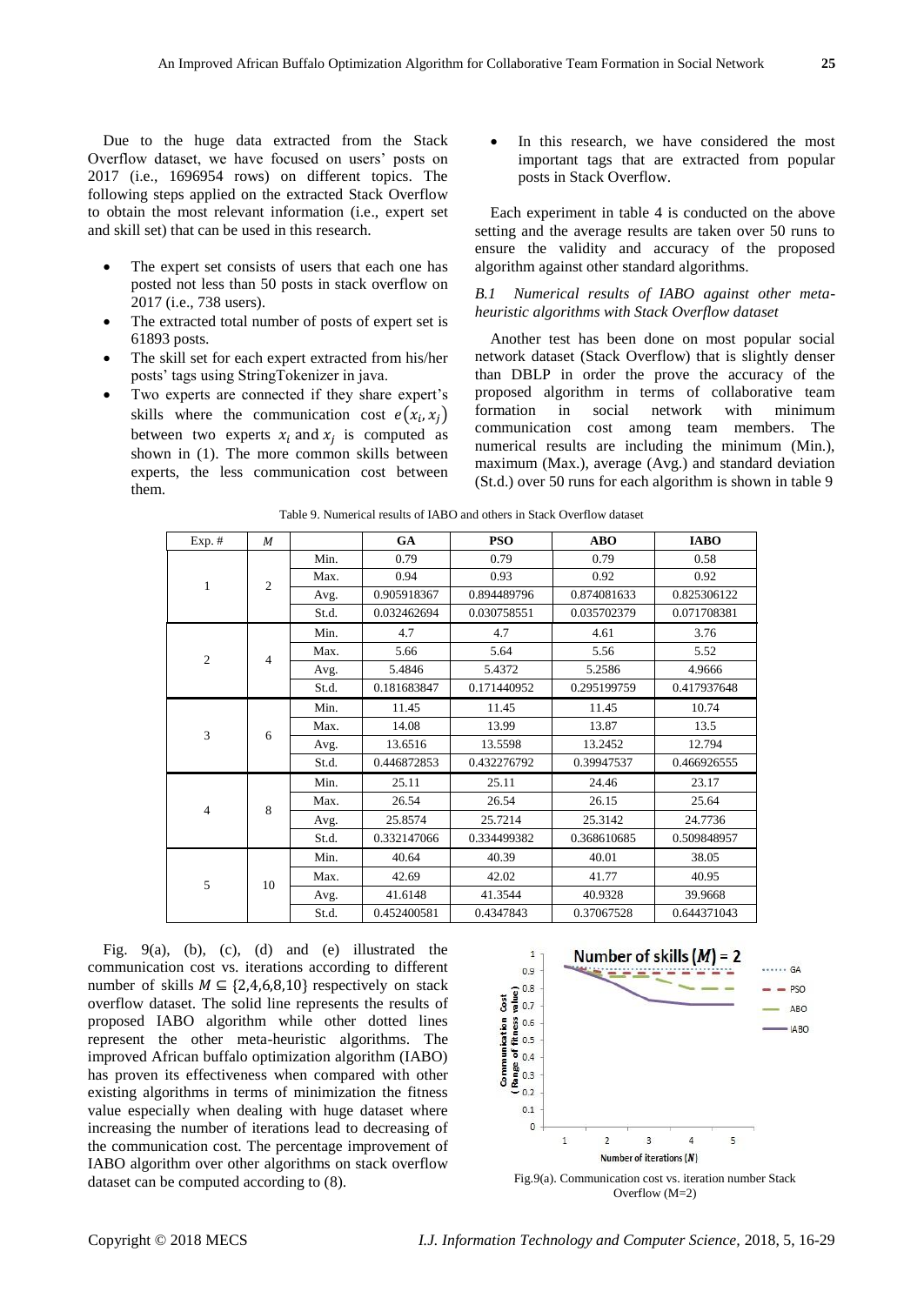

Fig.9(b). Communication cost vs. iteration number Stack Overflow (M=4)



Fig.9(c). Communication cost vs. iteration number Stack Overflow (M=6)









According to Fig. 9(a) with small number of skills  $(M = 2)$ , the GA has a little bit change of fitness value during iterations while PSO is better than it to achieve minimum communication cost. Although the standard ABO obtain results better than GA and PSO, the improved ABO algorithm achieved better results than ABO reached to 11%, better than GA with 22% and better than PSO with 20%. From first iteration to last iteration, the IABO achieved improvement in the performance reached to 24%.

With increasing the number of skills as in Fig. 9(b), the proposed algorithm has proven its efficiency for reaching to minimum communication cost during iterations ranged from 8% to 26 %. The improvement performance of IABO is 25% when compared against GA, 21% when compared with PSO and 10% when compared with standard ABO algorithm.

With increasing the number of iterations ( $N = 15$ ) and skills ( $M = 6$ ) as shown in Fig. 9(c), the PSO achieved better results than GA to reach better fitness value while AFO achieved better results than GA and PSO from the first iterations. The IABO improves the performance of collaborative team with respect to number of skills during iterations and when compared with GA reached to 9%. In case of PSO, the IABO reached 7% over it and 5% over standard AFO.

Fig. 9(d) illustrated that, the IABO algorithm reached better fitness value faster than other algorithms with performance improvement up to 3% better than GA, 2% better than PSO and ABO. With large number of iterations the proposed algorithm minimizes the communication cost iteratively within range  $1\% \sim 3\%$ .

The fast decreasing in the range of fitness value of the proposed IABO algorithm as shown in Fig. 9(e) with  $(M = 10)$  and  $(N = 25)$  has proven the efficiency of the proposed algorithm when compared with others. IABO obtained minimum communication cost results better than GA with 5% and better than PSO and ABO with 4% while the improvement performance of the proposed algorithm during iteration ranged from 3%~5%.

We have used the 95% confidence interval (95% CI) on average communication cost to measure the performance analysis of the IABO algorithm against GA, PSO and ABO in case Stack Overflow based on (9).



Fig.10. 95% Confidence Interval on communication cost (Stack Overflow dataset)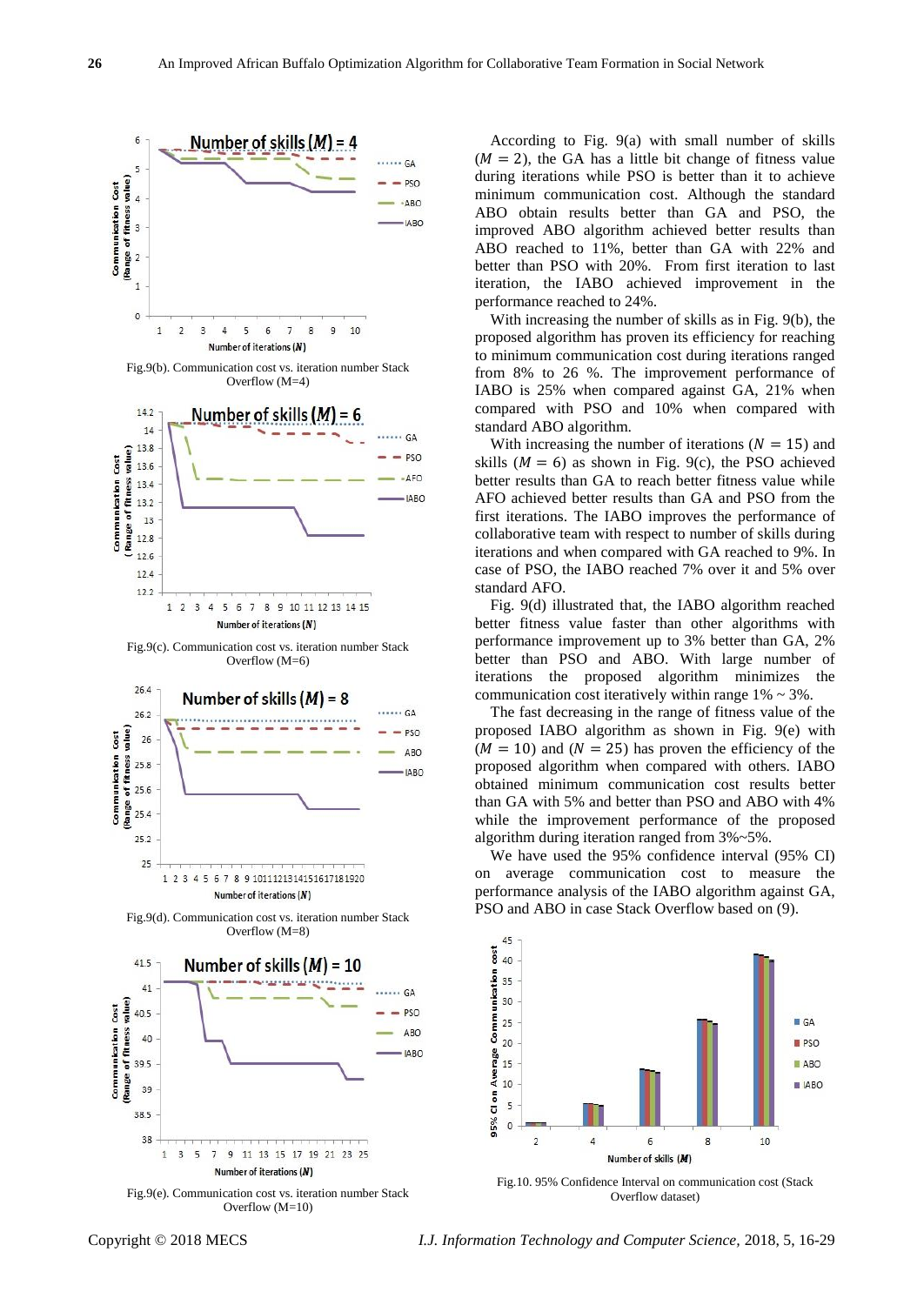The 95% CI on the average communication cost of IABO and other algorithms are shown in Fig. 10 associated with table 10.

In addition, the improvement performance of the proposed IABO over other meta-heuristic algorithms (GA, PSO and ABO) for testing different number of skills in case of Stack Overflow dataset are shown in Fig. 11 which proves the efficiency and effectiveness of proposed

algorithm in terms of minimization of communication cost.

Moreover, the main objective of the proposed algorithm is to reach the minimum fitness value through iterations that have been done on the population as shown in Fig. 12 which considered the performance of proposed algorithm and other meta-heuristic algorithms with different population size.

Table 10. 95% CI on average communication cost for IABO vs. other meta-heuristic algorithms (Stack Overflow dataset)

| M  | GА                    | <b>PSO</b>          | ABO                 | <b>IABO</b>           |
|----|-----------------------|---------------------|---------------------|-----------------------|
|    | $0.9059 + 0.009$      | $0.8945 + 0.00853$  | $0.8741 + 0.0099$   | $0.8253 \pm 0.01988$  |
|    | $5.4846 + 0.05036$    | $5.4372 + 0.04752$  | $5.2586 + 0.08182$  | $4.9666 + 0.11584$    |
|    | $13.6516 + 0.12386$   | $13.5598 + 0.11982$ | $13.2452 + 0.11073$ | $12.794 + 0.12942$    |
|    | $25.8574 \pm 0.09206$ | $25.7214 + 0.09272$ | $25.3142 + 0.10217$ | $24.7736 \pm 0.14132$ |
| 10 | $41.6148 + 0.1254$    | $41.3544 + 0.12051$ | $40.9328 + 0.10274$ | $39.9668 + 0.17861$   |



Fig.11. Improvement performance of IABO (Stack Overflow dataset)



Fig.12. Performance of IABO with different  $P_{size}$ (Stack Overflow dataset)

#### V. CONCLUSION AND FUTURE WORK

In this paper, we have considered the problem of collaborative team formation in social network where the objective is to form an efficient collaborative team of experts with minimum communication cost between team members to achieve a given task. Such formation of team expert can be considered an optimization problem that require meta-heuristic algorithm to solve it. Therefore, this research provides an improvement of meta-heuristic algorithm with the main strength of discrete crossover operator and a new concept of swap sequence. The

proposed algorithm called an Improved African Buffalo Optimization (IABO). In IABO, we integrate a discrete crossover  $DC$  operator along with a new concept of swap sequence that consists of one or more  $\widetilde{SO}$  that applied sequentially to improve the solution. The performance analysis of the proposed algorithm is tested on two popular real-life dataset (DBLP and Stack Overflow) and the results are compared with other existing metaheuristic algorithms (GA, PSO and standard ABO). The achieved results have proven the efficiency of it with respect to reach a best solution with minimum communication cost and faster than other compared metaheuristic algorithms. In the future work, we will integrate the proposed algorithm with other new meta-heuristic algorithms to improve the performance of team formation problem in social network to achieve a given goal.

#### **REFERENCES**

- [1] T. Lappas, K. Liu, E. Terzi. "Finding a team of experts in social networks". *In Proceedings of the 15th ACM SIGKDD international conference on Knowledge discovery and datamining*. 2009, pp. 467-47.
- [2] E.G. Talbi. "Metaheuristics: from design to implementation". Wiley, 2009, Vol. (74).
- [3] Theodoros Lappas, Kun Liu, Evimaria Terzi. "A survey of algorithms and systems for expert location in social networks". *Social network data analytics*, Springer, 2011, pp. 215–241.
- [4] Sangita Roy, Samir Biswas, Sheli Sinha Chaudhuri, "Nature-Inspired Swarm Intelligence and Its Applications". *IJMECS*, vol.6, no.12, pp.55-65, 2014.DOI: 10.5815/ijmecs.2014.12.08.
- [5] J. B Odili, M. N. M. Kahar. "African Buffalo Optimization (ABO): a New Meta-Heuristic Algorithm". *Journal of Advanced & Applied Sciences*, April 2015, Vol.  $(03)$  101-106
- [6] J. B Odili, M. N. M. Kahar. "Numerical Function Optimization Solutions Using the African Buffalo Optimization Algorithm (ABO)". *British Journal of Mathematics & Computer Science*, 2015,10(1): 1-12.
- [7] J. B Odili, M. N. M. Kahar, A. Noraziah. "Convergence Analysis of the African Buffalo Optimization Algorithm". In *International Journal of Simulation: Systems, Science & Technology* (IJSSST), April 2017, 17(33).
- [8] J. B Odili, M. N. M. Kahar. "Solving the Traveling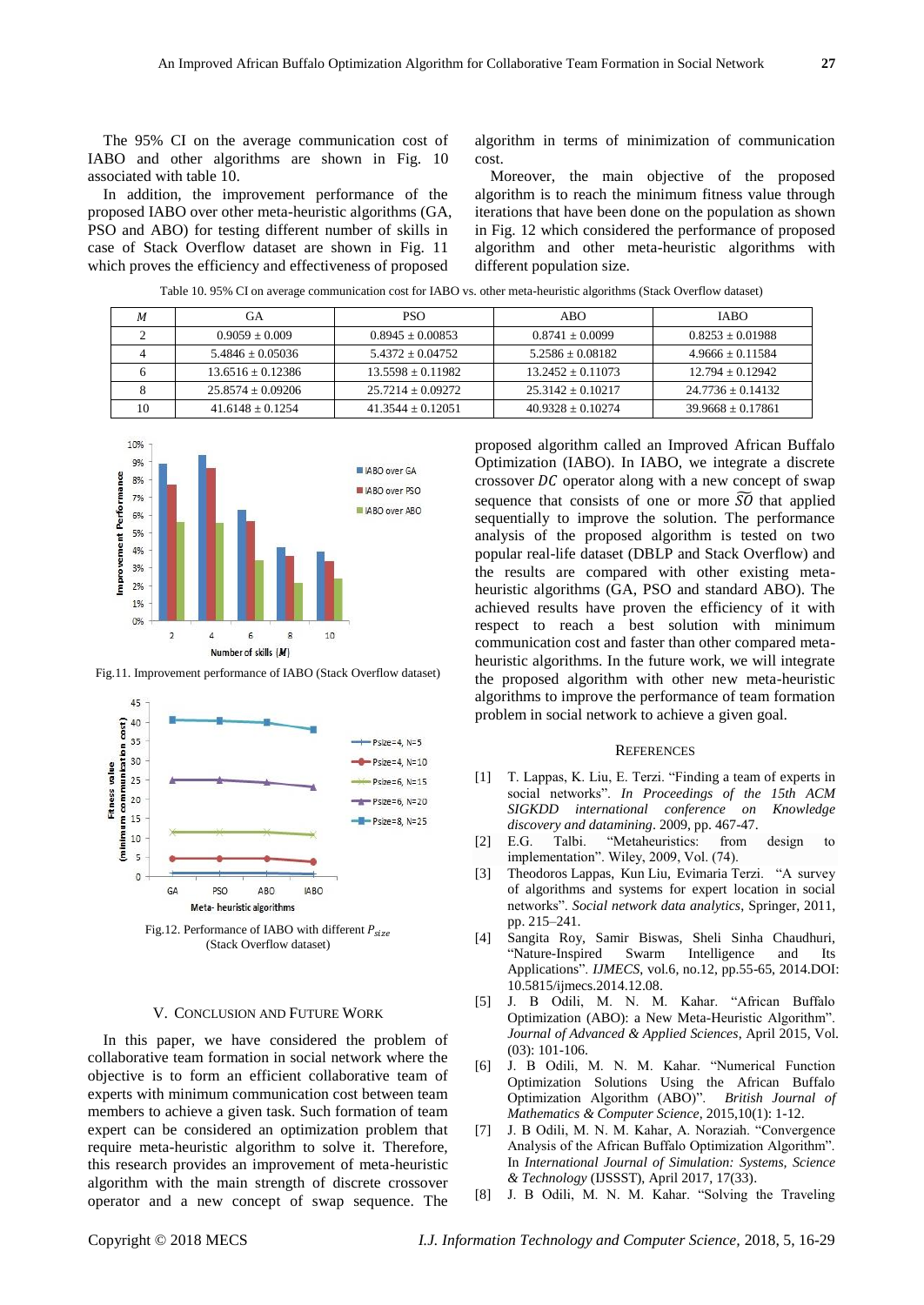Salesman's Problem Using the African Buffalo Optimization". *Computational Intelligence and Neuroscience*, Hindawi Publishing Corporation, 2016.

- [9] J. B Odili, M. N. M. Kahar, S. Anwar, M. Ali. "Tutorials on African Buffalo Optimization for Solving the Traveling Salesman Problem". In *International Journal of Software Engineering and Computer Systems* (IJSECS), February 2017, Vol.(3):120-128.
- [10] J. B Odili, M. N. M. Kahar, A. Noraziah, E. A. Odili. "African Buffalo optimization and the randomized insertion algorithm for the asymmetric travelling salesman's problems". *Journal of Theoretical and Applied Information Technology*, May 2016,Vol.87(3).
- [11] A. Anagnostopoulos, L. Becchetti, C. Castillo, A. Gionis, , S. Leonardi. "Online team formation in social networks". In Proceedings of the *21st international conference on World Wide Web*, ACM, 2012, pp. 839–848.
- [12] A. Gajewar, , A.D. Sarma. "Multi-skill collaborative teams based on densest subgraphs". *In SDM*, 2012, pp. 165–176.
- [13] M. Kargar, M. Zihayat, A. An. "Finding affordable and collaborative teams from a network of experts". In *Proceedings of the 2013 SIAM International Conference on Data Mining*, Society for Industrial and Applied Mathematics, 2013, pp. 587-595.
- [14] M. Kargar, A. An, "Discovering top-k teams of experts with/without a leader in social Networks". In *Proceedings of the 20th ACM international conference on Information and knowledge management,* 2011, pp. 985- 994.
- [15] Ana Paula Appel, Victor F. Cavalcante, Marcos R. Vieira,. Vagner F. de Santana, RA de Paula, Steven K Tsukamoto. "Building socially connected skilled teams to accomplish complex tasks," In *Proceedings of the 8th Workshop on Social Network Mining and Analysis*, 2014.
- [16] Li, CT., Shan, MK. "Team formation for generalized tasks in expertise social networks," IEEE Second International Conference on Social Computing (SocialCom), pp. 9-16, 2010.
- [17] CT. Li, MK. Shan, SD. Lin. "On team formation with expertise query in collaborative social networks". Knowledge and Information Systems, 2015,42(2): 441- 463.
- [18] Aris Anagnostopoulos , Luca Becchetti, Carlos Castillo, Aristides Gionis, Stefano Leonardi. "Power in unity: forming teams in large-scale community systems". In *Proceedings of the 19th ACM international conference on Information and knowledge management*, 2010, pp. 599- 608.
- [19] J. Huang, X. Sun, Y. Zhou, H. Sun. "A Team Formation Model with Personnel Work Hours and Project Workload Quantified" .The Computer Journal, 2017, pp. 1-13.
- [20] RL. Haupt, SE. Haupt. "Practical genetic algorithms," John Wiley & Sons, 2004.
- [21] C. Blum, A. Roli. "Metaheuristics in combinatorial optimization: Overview and conceptual comparison". ACM Computing Surveys (CSUR), 2003, 35(3): 268-308.
- [22] K. Pashaei, F. Taghiyareh, K. Badie. "A recursive genetic framework for evolutionary decision-making in problems with high dynamism". *International Journal of Systems Science*, 2015, 46(15): 2715-2731.
- [23] D. Sedighizadeh, E. Masehian. "Particle swarm optimization methods, taxonomy and Applications". *International Journal of Computer Theory and Engineering*, 2009, 1(5): 486-502.
- [24] Hamza O. Salami, Esther Y. Mamman, "A Genetic Algorithm for Allocating Project Supervisors to Students". *International Journal of Intelligent Systems and Applications (IJISA)*, Vol.8, No.10, pp.51-59, 2016. DOI: 10.5815/ijisa.2016.10.06
- [25] JW. Zhang, WJ. Si. "Improved enhanced self-tentative PSO algorithm for TSP". In *Sixth International Conference on Natural Computation* (ICNC), 2010, Vol. (5):2638-2641.
- [26] M. Nadershahi, RT. Moghaddam. "An application of genetic algorithm methods for team formation on the basis of Belbin team role". Archives of Applied Science Research, 2012, 4(6): 2488-2496.
- [27] Mohammad Fathian, Mohamad Saei-Shahi , Ahmad Makui. "A New Optimization Model for Reliable Team Formation Problem Considering Experts Collaboration<br>Network". IEEE Transactions on Engineering Transactions on Engineering [Management,](http://ieeexplore.ieee.org/xpl/RecentIssue.jsp?punumber=17) 2017.
- [28] T. G. Dominik. "Genetic Algorithms Reference". Volume –I, Poland: Tomasz Gwiazda, 2006.
- [29] KP. Wang, L. Huang, CG. Zhou, W. Pang. "Particle swarm optimization for traveling salesman problem". In *International Conference on Machine Learning and Cybernetics*, 2003, Vol. (3): 1583-1585.
- [30] X. Wei, Z. Jiang-wei, Z. Hon-lin. "Enhanced Self-Tentative Particle Swarm Optimization Algorithm for TSP". *Journal of north china electric power university*, 2009, 36(6): 69-74.
- [31] JW. Zhang, WJ. Si. "Improved enhanced self-tentative PSO algorithm for TSP". In *Sixth International Conference on Natural Computation* (ICNC) , 2010, Vol. (5):2638-2641.
- [32] M. A. H. Akhand, Pintu Chnadra Shill, Md. Forhad Hossain, A. B. M. Junaed, K. Murase, "Producer-Scrounger Method to Solve Traveling Salesman Problem". *International Journal of Intelligent Systems and Applications (IJISA)*, vol.7, no.3, pp.29-36, 2015. DOI:10.5815/ijisa.2015.03.04.
- [33] M. Mitchell. An Introduction to Genetic Algorithms. Cambridge, MA: MIT Press (1996).
- [34] RC. Eberhart, Y. Shi, J. Kennedy. "Swarm Intelligence". The Morgan Kaufmann Series in Evolutionary Computation, 2001.

# **Authors' Profiles**



**Walaa H. El-Ashmawi** is an Assistant Professor at Suez Canal University, Faculty of Computers and Informatics, CS. Department, Egypt. She has obtained her PhD from College of Information Science and Engineering, Hunan University, China on 2013. She coauthored some journal publications in (World Applied Sciences

Journal/2017, Asian Journal of Applied Sciences/2017, IAJIT/2015, IJCA/2014, JCIS/2014, JCIS/2013, JCP-Academy Publisher/2013, IJACT/2012 and IJJCS/2007) and others in conference proceedings. Her research interests include Artificial Intelligence and swarm intelligence, intelligent agent and multiagent systems, cloud computing.